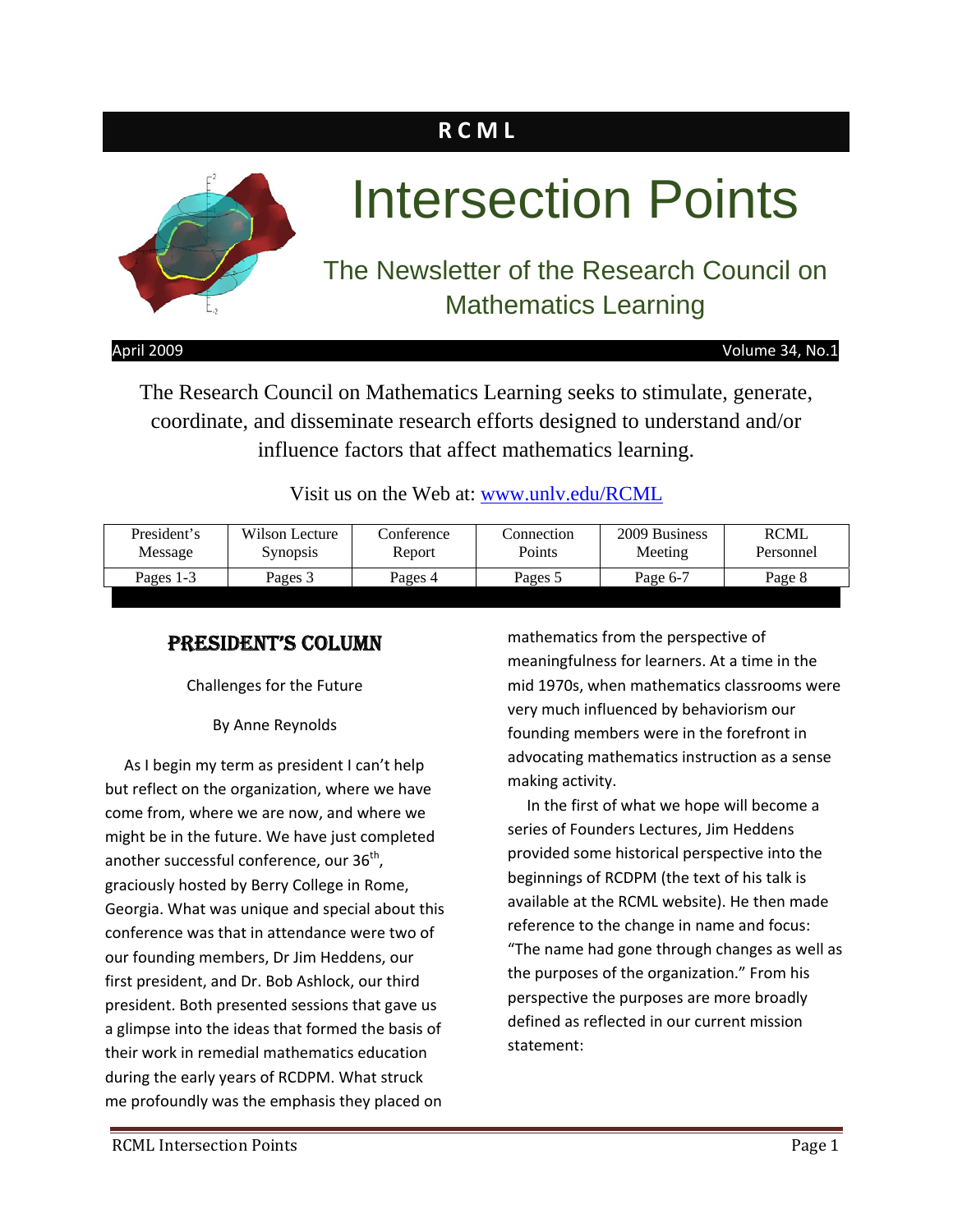*The Research Council on Mathematics Learning seeks to stimulate, generate, coordinate, and disseminate research efforts designed to understand and/or influence factors that affect mathematics learning.*

He challenged the organization to examine what is distinctly different about us as a group and identify the strengths that would make us contribute to the field so that we continue to be vibrant for the next 35 years.

 As I listened to Heddens' reflections on the past and challenges to the organization for the

future I had a sense that, from his perspective at least, the original purpose has in some sense been lost. As I pondered this idea I wondered about some of the challenges we face in the  $21^{st}$  century and how they might be distinctly different from those of the early years of our organization. While there are still challenges to be faced in continuing to identify the needs of students in remedial mathematics

programs I wonder whether our broader focus might provide a distinct opportunity at this time. I would like to suggest one way we might take up the challenge.

 Many states have recently legislated an increase in the number and content of mathematics classes needed for graduating high school. For example, students in our current seventh grade cohort in Ohio will need to take four years of mathematics in high school to the level of at least Algebra II or its equivalent in order to graduate high school. These are high standards based in the belief that knowing



mathematics is important to success in the  $21<sup>st</sup>$ century, both on an individual and also a national level. While it is difficult to argue with such lofty goals they pose a particular challenge: how will we reach all students so that they can be successful in higher level mathematics classes?

 Our track record in mathematics education particularly at the high school level does not give me confidence that we will be able to graduate all high school seniors under these constraints unless we make significant changes in mathematics classroom practices. We have made great strides nationally in our goal of equity in educational opportunities but our

> current unemployment statistics suggest we still have a way to go. The unemployment rate nationally stands at 8% while the number of unemployed African American males is double that at 16%. While we can argue that education may not be the only factor in such discrepancies it certainly plays a part. In the  $21<sup>st</sup>$ century a high school graduation certificate is a

minimal requirement for participation in our society, socially, politically, and economically. I fear that if we maintain the status quo in our practices in teaching and learning mathematics at the high school level we will disenfranchise numerous young people.

 I suggest that this may be one of the challenges that fits the goals of RCML in a variety of ways while also connecting with our roots in RCDPM. A significant number of students could find themselves classified as "remedial" in mathematics under the new standards for graduation. As I peruse the various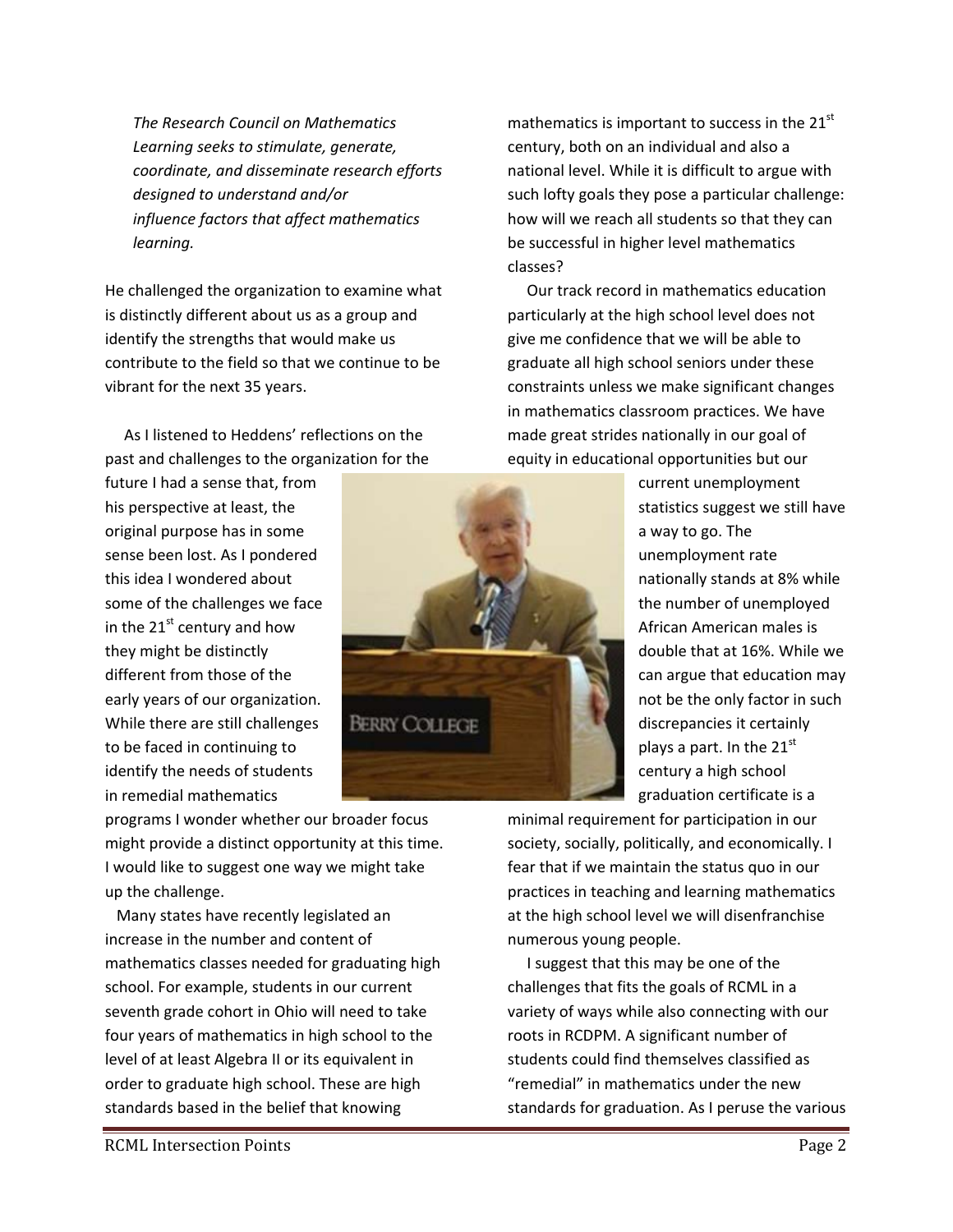presentation topics from conferences over the last couple of years and remember sessions I have attended I see members with research interests in curriculum, teacher preparation and professional development, classroom practices, and student learning. It would seem that RCML members have the interest and expertise to contribute significantly to the furthering of our knowledge base in addressing the challenges we face in the mathematics education of students who might otherwise be left behind in this press for higher standards. Just a thought!

 However we proceed as an organization I believe that we would do well to attend to the questions that our first president, Dr. Jim Heddens, challenged us with in the inaugural Founders Lecture. I will close with his words:

> What does RCML want to stand for and what does it want to accomplish? If the organization is to survive another 35 years, what must be done?

 $\pi\hspace{0.04cm}\theta \infty \hspace{0.1cm} \in \hspace{0.1cm} \to \hspace{0.1cm} \partial \hspace{0.1cm} \leq \neq \hspace{0.1cm} \pm \hspace{0.1cm} \sum \hspace{0.1cm} \sqrt{\nabla \hspace{0.1cm}} \mathbb{Q} \hspace{0.1cm} \mathbb{R} \hspace{0.1cm} \theta \hspace{0.1cm} \psi$ 

#### **Synopsis of 2008 Wilson Lecture**

#### By Carla Moldavan

 The 2009 Wilson Lecture was given by Dr. Thad Starner, Associate Professor in the College of Computing at the Georgia Institute of Technology. Dr. Starner is a graduate of the Massachusetts Institute of Technology and has been a leader in the field of wearable computing since 1996.

 Dr. Starner demonstrated the use of Twiddler, a one‐handed chording keyboard that allows him to type at up to 130 words per minutes. Twiddler has a 3 x 4 arrangement of

buttons. Multi‐character chording allows production of suffixes or words without having to enter each character. High quality notes taken using Twiddler allow the note‐taker to pay attention to what the lecturer is saying while recording notes much faster than using pen or pencil and paper. Dr. Starner also uses Twiddler to take notes during conversations with individuals.

 Recent work by Dr. Starner has focused on the importance of mobile technology to deaf individuals. He worked with twelve teenagers from the Atlanta Area School for the Deaf to determine how they interact with both hearing and deaf individuals. Some of these students have a three‐hour one‐way commute to school each day. Dr. Starner's work includes ways to deliver lessons on American Sign Language to parents of deaf children using mobile technology. He has developed Copy Cat, a video game to help young children learn American Sign Language.

 Currently Dr. Starner is extending his work with American Sign Language to benefit patients with Amyotrophic Lateral Sclerosis (ALS), otherwise known as Lou Gehrig's disease. By just thinking about or imagining the sign for a given concept, a person can communicate thoughts using technology that can read where the brain lights up. On the afternoon of March 5, before driving to Berry College for RCML, Dr. Starner had received results indicating a very high degree of accuracy in recognizing whether a person was communicating "cold" or "hot" and distinguishing whether a person preferred the "chair" or "bed," for example.

 On Saturday, March 7, Dr. Starner left for a sabbatical in Germany. While there he will have access to equipment to further his work with using ASL for ALS patients to communicate. For more information about Dr. Starner's work, visit http://www.cc.gatech.edu/~thad/index.htm.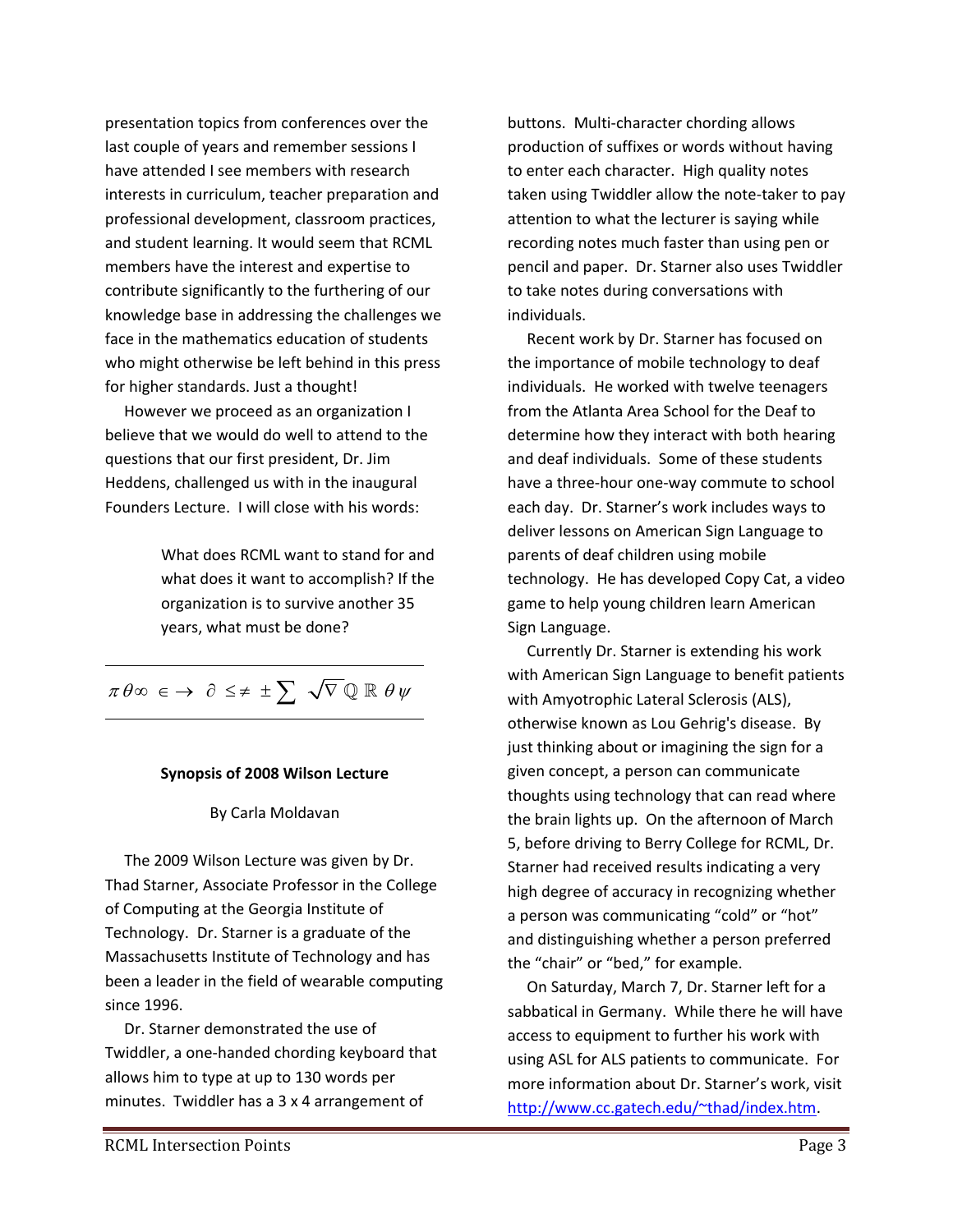## RCML 2009 CONFERENCE REPORT

### ROME GEORGIA MARCH  $5^{\text{TH}}$ -7TH

#### **By Carla Moldavan**

 The 2009 RCML conference found 73 registrants enjoying springtime weather in Rome, Georgia. The conference was hosted at Berry College, and the meetings kicked off with a reception at the Martha Berry Museum. After the reception on the evening of March 5, attendees were practically mesmerized by the

Wilson Lecture given by Dr. Thad Starner. On the conference evaluations every person who rated Dr. Starner's presentation gave it the highest rating (5). A couple of respondents put "5+" and one added three exclamation points after the 5. Another wrote "Fantastic!"

 Friday morning was the beginning of 48 regular presentations, with speakers from seventeen states. One highlight of Friday morning for many attendees was having Robert Ashlock to speak about John Wilson. After lunch, there was a business meeting led by President Pat

Lamphere‐Jordan. The business meeting was followed by regular sessions that continued until 4:45. At 5:00 p.m. many guests went on a tour of the Berry campus, enjoying the scenery of Swan Lake and the Old Mill. Pictures can be found on the RCML website. After dinner that evening, Dr. Jim Wilson presented the Keynote Address, "Geometry, Problem‐Solving, and Technology."

 After the Saturday morning regular sessions and lunch, Dr. Jim Heddens presented the first Founders' Lecture. His talk was titled "A Peek at the Past." Incoming president, Dr. Anne Reynolds, presented Dr. Heddens with a plaque to commemorate the event, after leading the group in a closing conversation about the conference.

The responses to open‐ended questions on



the evaluation summarize the value of the RCML conference. Attendees appreciate the variety of topics to choose from and the opportunity to network. Presenters are grateful for the ease they feel in speaking and the helpful feedback that they receive. In the words of one respondent, "It was the most comfortable, friendly, hospitable, informative math conference I've been to. I loved the experience!"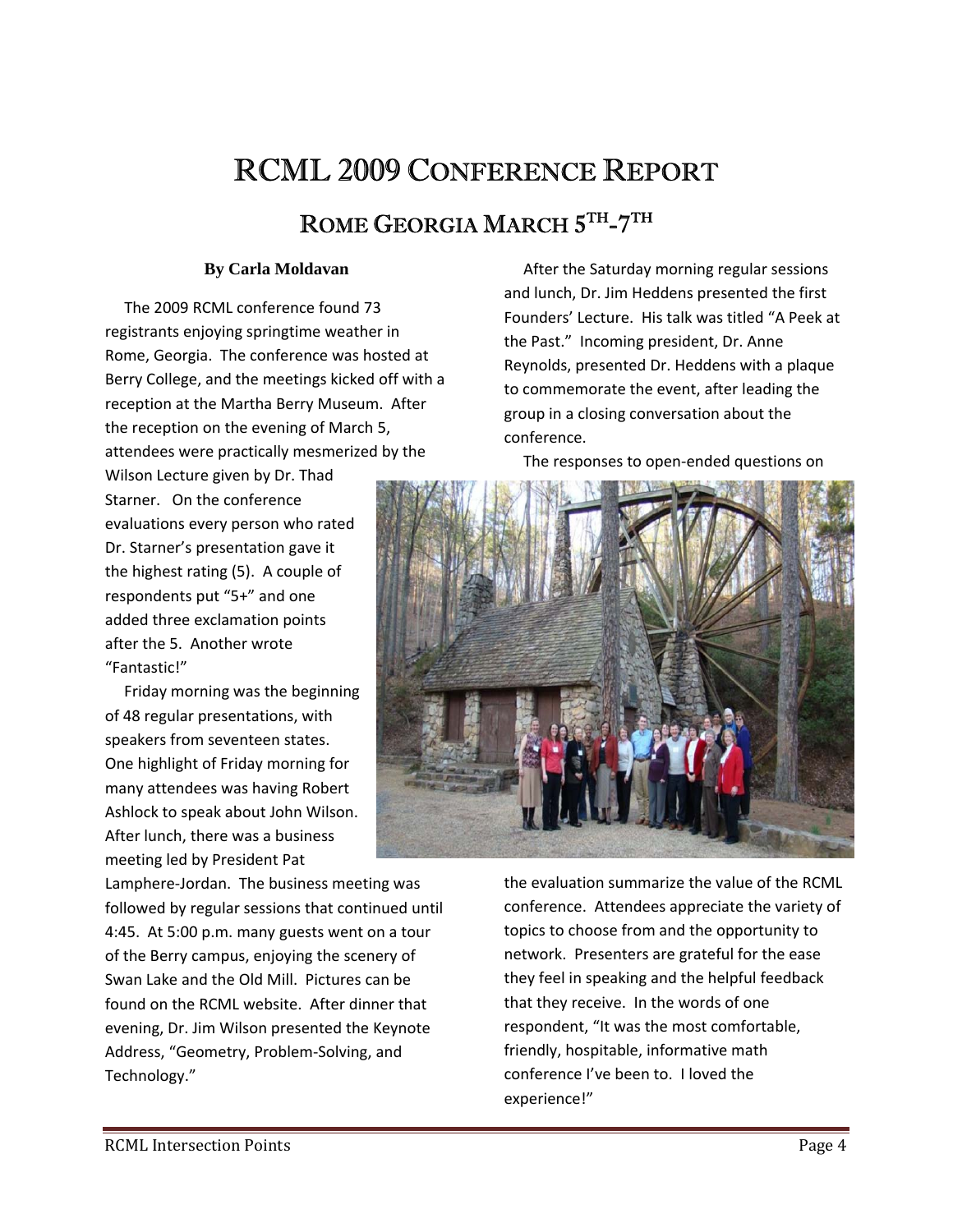

### By Gabriel Matney

 This volume's connection points involves an oft' told riddle of an ogre and a village of dwarfs. There is much to think through in the riddle. How can mathematical knowledge inform the solutions to the riddle? What inter-mathematical connections strengthen the solution? What other disciplines could share creative ideas for a better solution and how are these ideas related to the discipline of mathematics?

#### The Riddle: Dwarfs and Ogre's Problem

*One day every year in a village of dwarfs, an evil ogre comes to play a deadly game. The dwarfs get lined up by height and are not permitted to look any direction but forward (this means each dwarf can see all the dwarfs shorter than he is). The Ogre puts a black or white hat on each dwarf's head. The dwarfs cannot see what color hat was placed on their head but they can see the hats on the shorter dwarfs. This means each dwarf can see all of the hats in front of him, but not his own or any behind him.* 

*Starting from the tallest dwarf, the Ogre asks, "What color hat are you wearing?" They go in order down the line calling out either "black" or "white". If a dwarf correctly identifies the color of the hat, they live. If they get the color wrong, the Ogre eats them. If any dwarf moves from the line up, turns around, touches another dwarf, or says something other than the single word Black or White, they all die.* 

*Since the Ogre only comes once a year, the dwarfs spend all year planning a strategy to save the most dwarfs as possible.* 

*Problem: Help the dwarfs design a strategy to save the most dwarfs. You can assume that all dwarfs are cooperative since they want to save as many of themselves as possible.*



Next year's annual conference will be held on the beautiful campus of UCA in Conway Arkansas. With a history that spans over 100 years, UCA is the second-largest university in Arkansas, with about 13,000 students enrolled. UCA's diverse array of academic offerings -- including 160 undergraduate, masters, and doctoral degree programs



UCA was founded as a Normal School in 1907 and became Arkansas State Teachers College in 1924. Eventually, in 1975, it became the University of Central Arkansas.



Register for the 2010 annual conference at http://www.unlv.edu/RCML/conference2010 registration.pdf

RCML Intersection Points Page 5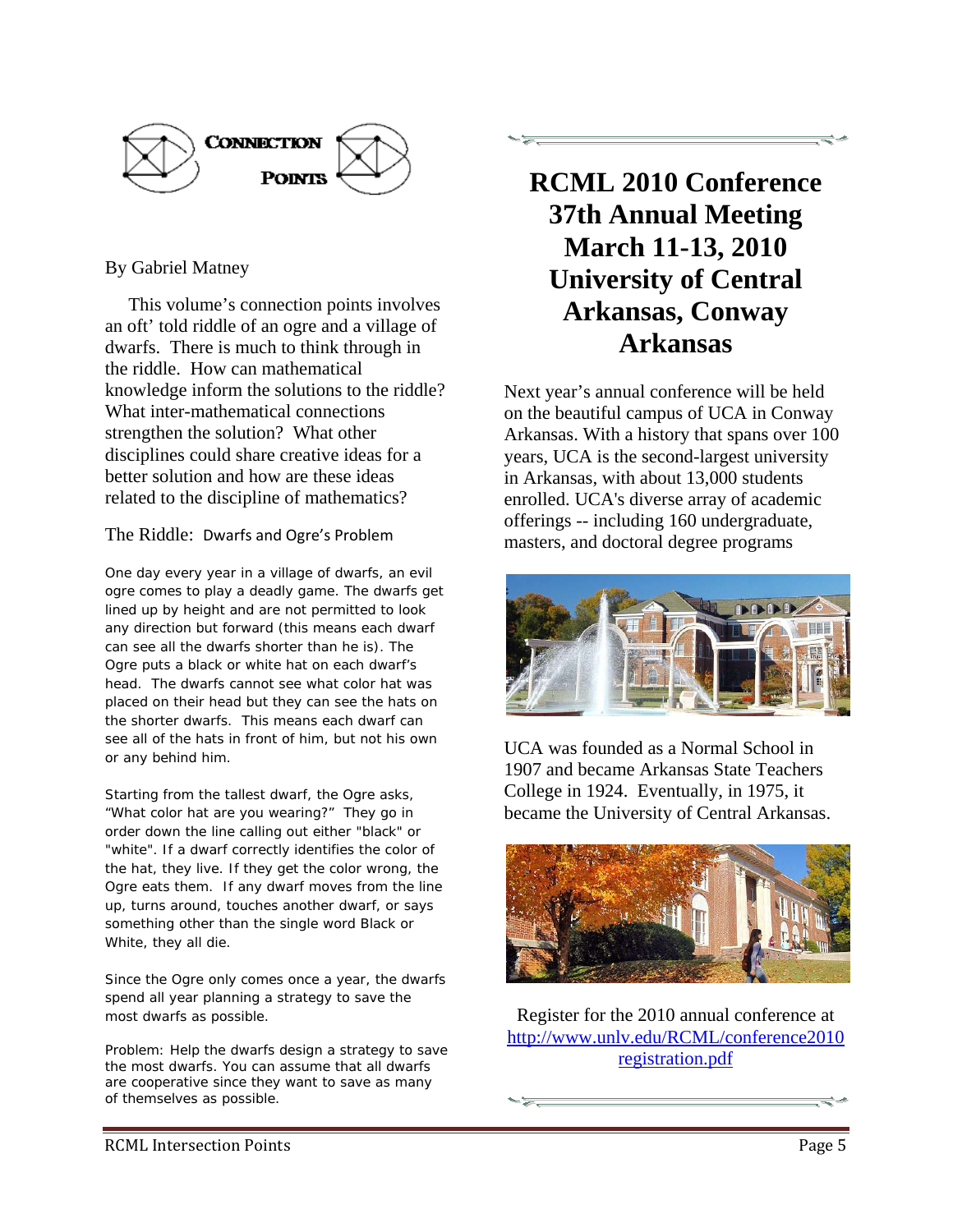### **March 6th 2009** RCML Business Meeting Minutes 6 March 2009

 Pat Jordan, Past‐President, opened the business meeting and welcomed members to the 2009 conference. Anne Reynolds, President, gave a report from the election committee and introduced new officers. New officers introduced included:

- Sheryl Maxwell, Vice President for Publications
- Juliana Utley, Secretary
- Kerrie Richardson, Conference Committee
- Elaine Young, Conference Committee

Anne discussed the need for more people to vote, only 28 members voted (18 email and 10 mail). Members were encouraged to make suggestions to improve the number of people voting in the next election.

 Elaine Young read the minutes from the 2007 business meeting. Gabriel Matney made a motion to approve the minutes and its was seconded by Harriett Lamm. The motion was approved to accept the minutes.

 Mary Swarthout gave the treasurers report. Motion to accept the treasurer's report was made by Harriett Lamm and seconded by Sue Brown. Motion passed.

 Alan Zollman asked about the possibility of raising dues. Pat reported that dues are raising from  $$28$  to  $$35$  ( $$26$ ) for Publications and \$9 for General Fund).

 In reference to change in the publication status of the RCML journal, Alan Zollman suggested that any documents that we work out should be read over by a legal representative before they are signed. Pat reported that RCML does have a lawyer that is consulting on all matters pertaining to RCML publications. Ann gave an assurance that the board is on top of all issues related to the journal.

Sheryl Maxwell gave the VP Publications Report. She reported on the areas that fall under her position:

- Membership: 135 Current active members
- Website: linked to UNLV; complimented Ryan Speer who is serving as webmaster; encouraged feedback on website
- Newsletter: Introduced Gabriel Matney as newsletter editor; Gabriel encouraged membership to update email addresses and introduced a new section in the newsletter called "connections", he encouraged everyone to submit items.
- Journal: Reported simply a name change to our journal; we remain owners of the RCML publications; 4 journals were published during the past year (Focus Vol 30 #1 and then Investigations Vol 1, issues 1,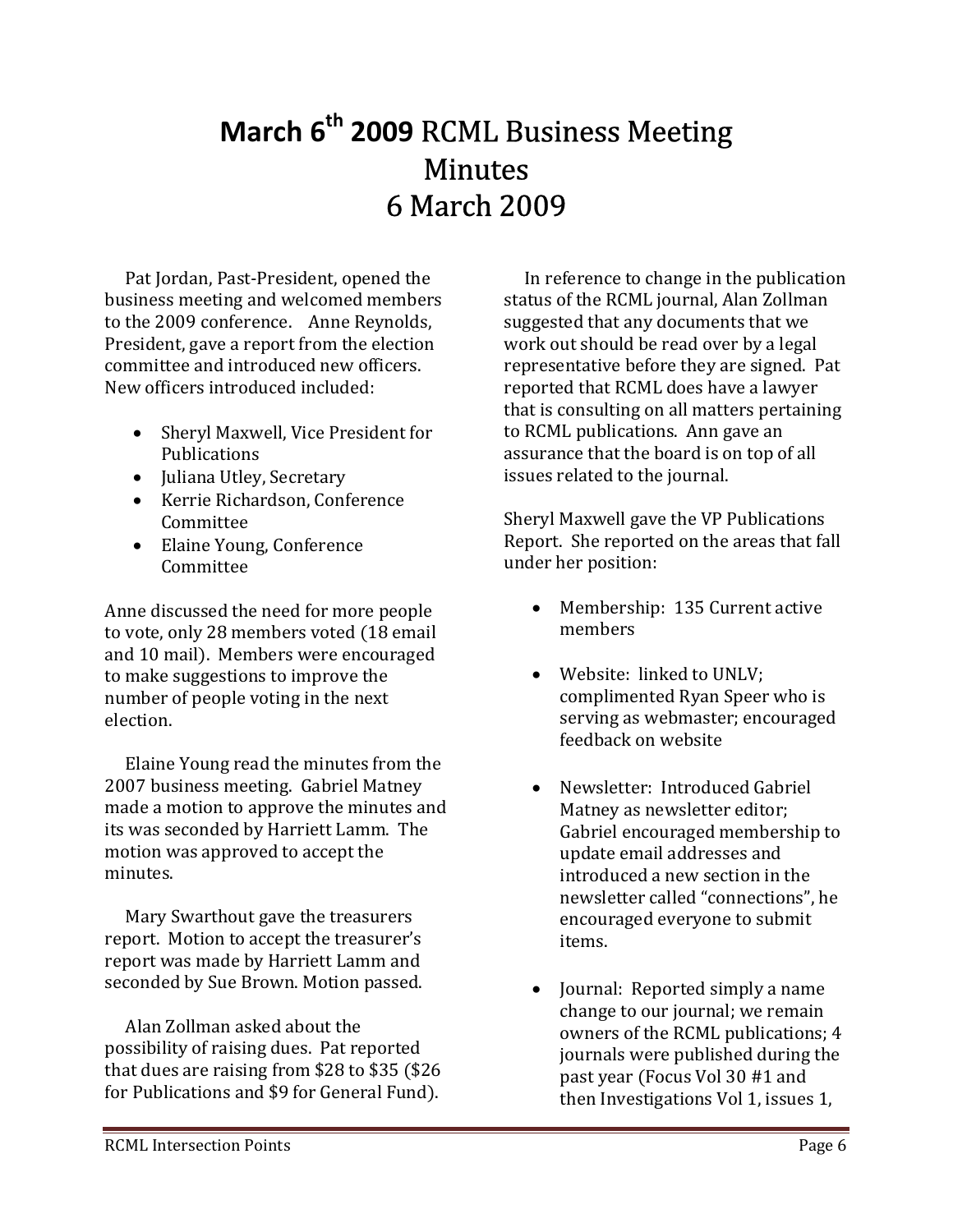$2, 3$  (#3 comes out in April); In the future we will have 3 issues per year, but have the same number of articles as the 4 issues per year; each year the volume will be a different color

Sheryl encouraged membership to provide their dues to Mary Swarthout

 Bill Speer asked that all new comers be welcomed. Pat Jordan welcomed all new comers and the founding fathers in attendance (Bill Speer, Robert Ashlock, Jim Heddens).

 Alan Zollman asked for a standing ovation for Sheryl Maxwell's contributions as VP of Publications. Pat proceeded to present Sheryl with a token of RCML's appreciation. Anne Reynolds reiterated her thankfulness for all that Sheryl had done and that RCML was very lucky to vote Sheryl in at this fortuitous time.

 Carolyn Pinchback reported that the 2010 conference will be at the University of Central Arkansas in Conway to be held on March 11‐13.

 Carla Moldavan and Martha Tapia gave a brief report on the 2009 conference indicating that there were approximately 70 people in attendance.

 Pat Jordan encouraged members to think about hosting a conference. She mentioned potential sites might be Houston, North Carolina, Tulsa, Las Vegas. She also encouraged members to run for an office by completing nomination forms at the tables.

 Acknowledgments of service were given to the following:

- Roland Pourdavood, Membership Chair, plaque
- Elaine Young, Secretary, plaque
- Sheryl Maxwell, VP Publications, plaque
- Carla Moldavan, Conference Chair, certificate
- Martha Tapia, Program Chair, certificate
- Gabriel Matney, Newsletter Editor, certificate
- Keith Adolphson, Conference Committee, certificate
- Stacy Reeder, Conference Committee, certificate
- Pat Jordan, President, plaque

There was no new business.

Pat Jordan made a motion to adjourn the motion was seconded. Meeting was adjourned.

Submitted by Secretary Juliana Utley 04/14/2009